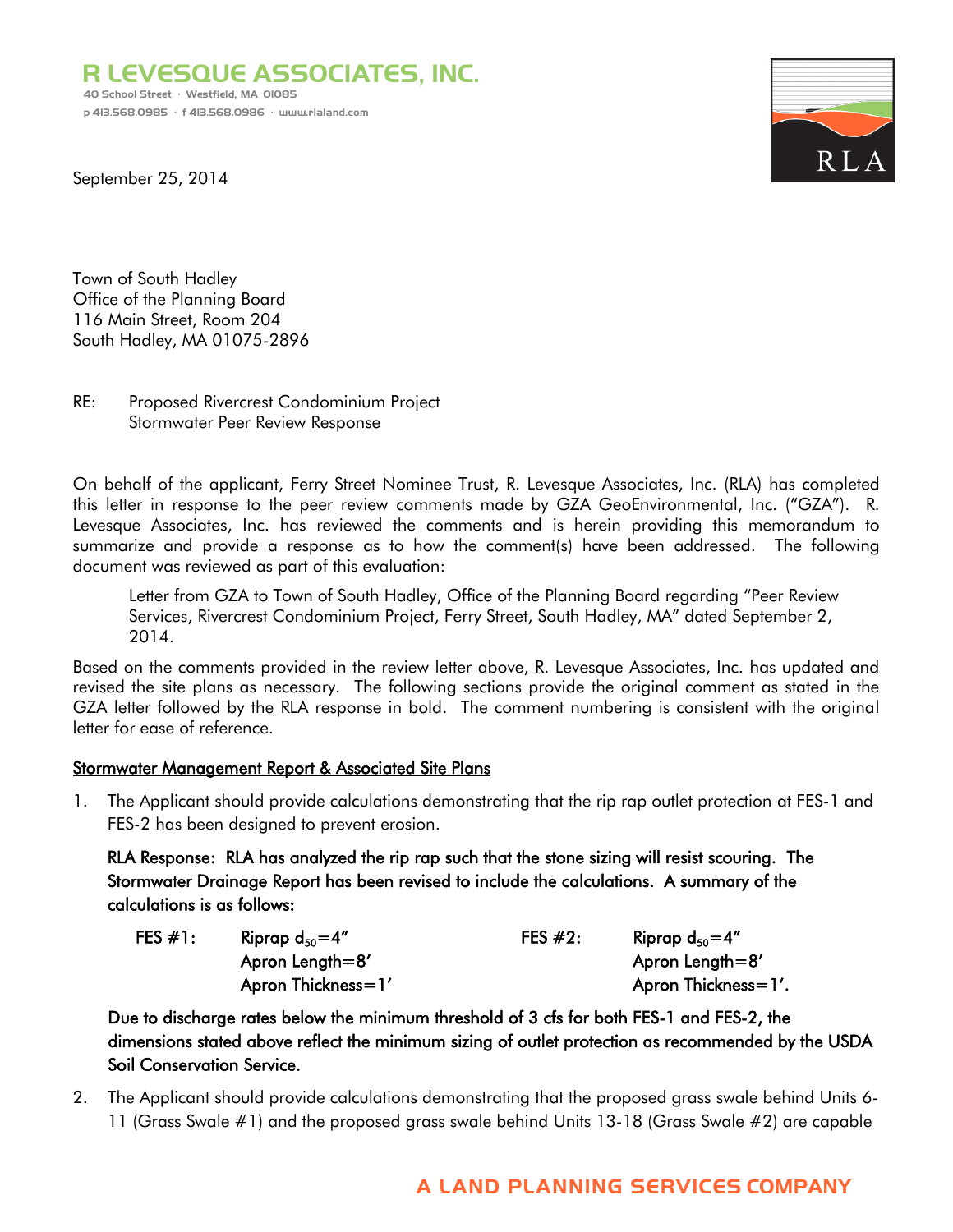of conveying the modeled stormwater runoff to the surface infiltration system for each design storm as claimed. GZA suggests that the Applicant divide subcatchment PS-6 into four (4) separate subcatchments:

- a. one describing the area draining to Grass Swale #1 upstream of YD-1,
- b. one describing the area draining to Grass Swale #1 upstream of PYD-2,
- c. one describing the area draining Grass Swale #2,
- d. and one describing the area draining directly to the proposed surface infiltration system

GZA additionally suggests that the Applicant model the grass swales as Hydro-CAD® Reaches conveying runoff to YD-1, PYD-2, and the surface infiltration system. Modeling the swales will demonstrate whether the swales overtop during the more intense, less frequent storm events (i.e., 10 yr, 25-yr, 100-yr events).

RLA Response: RLA has revised the HydroCAD model as suggested in order to analyze the proposed grassed swales. The following discusses each swale as the model was revised.

- Grass Swale #1 upstream of YD-1: The catchment area of YD-1 includes the up-gradient grassed areas as well as roof runoff from the rear of units 6 through 10;
- Grass Swale #1 upstream of YD-2: The catchment area of YD-2 includes the up-gradient grassed areas beside and behind units 10 and 11 as well as roof runoff from a portion of unit 11;
- Grass Swale #2: The catchment area of Grass Swale #2 includes the up-gradient grassed areas as well as roof runoff from the rear of units 13 through 18;
- Area draining directly to surface infiltration system: The catchment area draining directly to the surface infiltration system includes the remaining grassed areas up-gradient of the basin which are not directly tributary to the swales.

In conclusion, the swales were found to have adequate capacity to convey storm events up to and including the 100-year storm event without overtopping.

3. GZA suggests the Applicant provide calculations demonstrating that the proposed roof runoff collection system is capable of conveying the modeled stormwater runoff to the proposed street drainage system for each design storm.

RLA Response: RLA has conducted a hydraulic analysis of the proposed roof runoff collection systems. The roof leader piping includes the lines of the drainage system which convey runoff from the roof leaders to the stormwater management system. In summary, the most roof area any one roof leader pipe will convey is the roof leader collecting the runoff from units 11 through 18. The maximum discharge for the 100-year storm event from those roof areas is 1.72 cfs. An 8" PVC pipe sloped at 1% is able to convey 1.9 cfs. Calculations have been provided demonstrating that the proposed roof leader systems have the capacity to convey up to and including the 100-year storm event, refer to Appendix G of the Stormwater Drainage Report. Therefore, the roof leader piping is sufficient as designed.

4. GZA suggests that the Applicant provide a hydraulic analysis demonstrating that the piped portions of the proposed stormwater management system are capable of conveying the design storms to the proposed BMPs.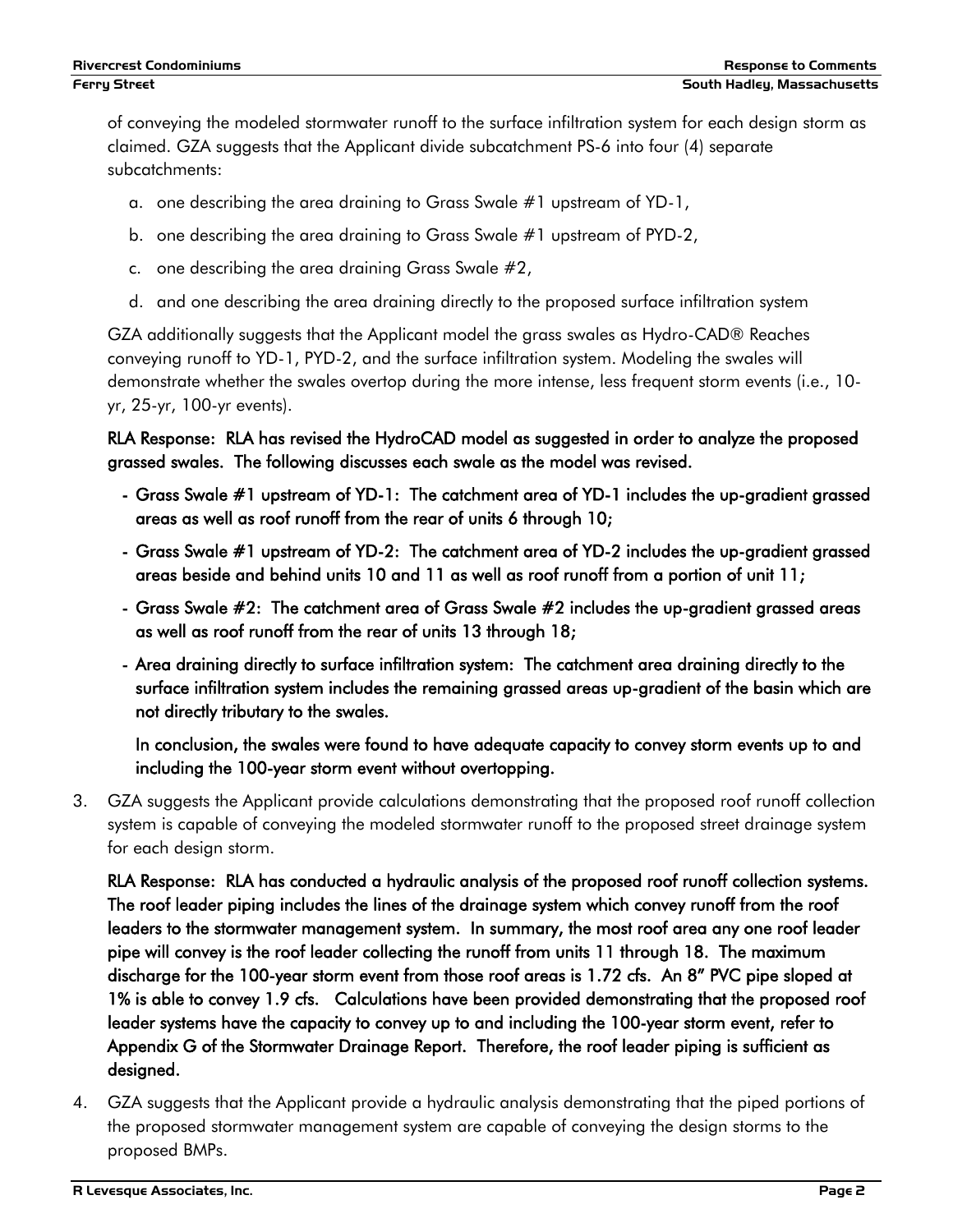# RLA Response: RLA has conducted a hydraulic analysis of the proposed stormwater infrastructure. Calculations have been provided demonstrating that the proposed stormwater infrastructure has the capacity to convey up to and including the 100-year storm event, refer to Appendix G of the Stormwater Drainage Report.

5. The three infiltration systems (2 subsurface, 1 surface) are proposed to attenuate post-development peak rates of runoff to pre-development levels. The SMS states that a "Mounding analysis is required when the vertical separation from the bottom of an exfiltration system to seasonal high groundwater is less than four (4) feet *and* the recharge system is proposed to attenuate the peak discharge from a 10year or higher 24-hour storm (e.g., 10-year, 25-year, 50-year, or 100-year 24-hour storm). In such cases, the mounding analysis must demonstrate that the Required Recharge Volume (e.g., infiltration basin storage) is fully dewatered within 72 hours (so the next storm can be stored for infiltration). The mounding analysis must also show that the groundwater mound that forms under the recharge system will not break out above the land or water surface of a wetland (e.g., it doesn't increase the water sheet elevation in a Bordering Vegetative Wetland, Salt Marsh, or Land Under Water within the 72-hour evaluation period)." Reference SMS Volume 3, Chapter 1, pp 28 & 29.

RLA Response: RLA has revised the site grading such that the two subsurface infiltration basins and the one surface basin now have a 4-foot separation to the estimated seasonal high groundwater. As such, the requirement for a mounding analysis as stated in the MassDEP Stormwater Management Standards no longer applies.

6. The overflow spillway for the surface infiltration system is proposed to be constructed out of rip rap. Placed rip rap has voids between individual stones that could allow water passage below the designed spillway crest elevation. GZA suggests the Applicant revise the spillway design such that water would be retained within the surface infiltration system up to the spillway crest elevation.

RLA Response: The proposed riprap overflow spillway has been replaced with a geogrid reinforcement material that will stabilize the overflow spillway. The use of the geogrid stabilization will eliminate the need for riprap and provide storage capacity within the basin up to the emergency overflow spillway crest elevation.

7. The Applicant should provide a TSS Removal Form for the proposed surface infiltration basin.

RLA Response: A TSS Removal form has been provided for the surface infiltration basin. It should be noted that the proposed surface basin will be collecting roof runoff, lawn areas, and the overflow from the subsurface infiltration systems. The roof runoff and lawn areas are not required to be treated for TSS removal and the overflow from the subsurface infiltration basins will be pre-treated by the upgradient pre-treatment structures.

- 8. The invert elevation of the 12-inch diameter outlet pipe for proposed drain manhole PDMH-9 has multiple values assigned to it:
	- a. the profile on plan sheet C-5 lists an invert elevation of 192.60,
	- b. the detail on plan sheet D-6 lists an invert elevation of 192.85, and
	- c. the HydroCAD® analysis lists an invert elevation of 193.10

The Applicant should remedy or otherwise explain this discrepancy.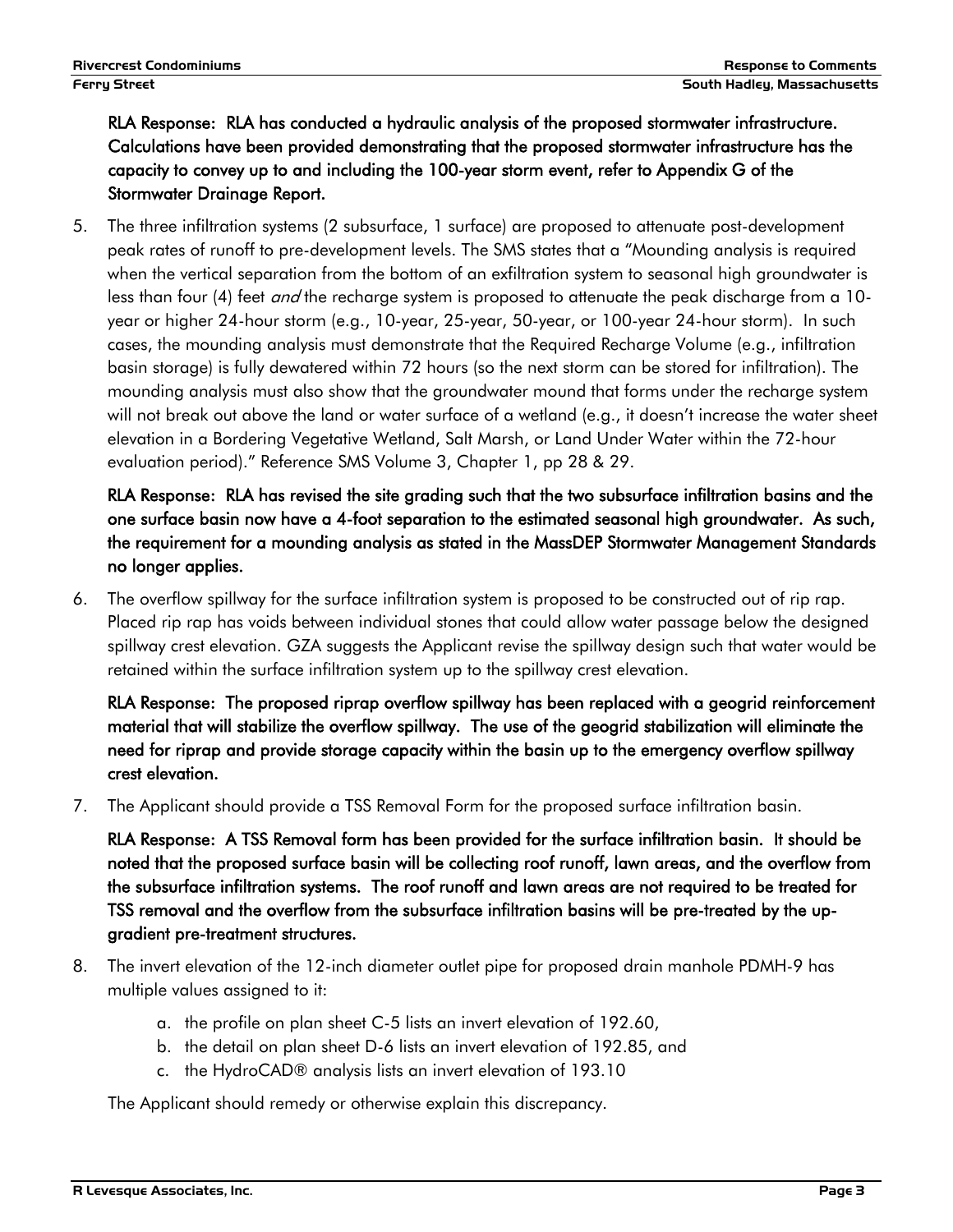# RLA Response: The discrepancy has been reviewed and the plans have been revised accordingly such that the invert elevation is consistent across the planset as well as the Stormwater Drainage Report.

9. The Applicant should provide a detail of the inlet debris protection grate proposed for the surface infiltration basin outlet control structure and incorporate the protection grate into the HydroCAD® model. GZA is requesting calculations verifying that the protection grate is less restrictive than the proposed 7-inch orifice the grate is protecting.

# RLA Response: RLA has analyzed the inlet debris grate. A detail has been added to the planset and calculations demonstrating that the debris grate is less restrictive that the 7" orifice have been provided, see Appendix G of the Stormwater Drainage Report.

10. On plan sheet C-7, the orifice for the surface infiltration basin outlet control structure is incorrectly labeled in the plan view as being 6-inches in diameter.

# RLA Response: The discrepancy has been reviewed and the plans have been updated to reflect a 7" orifice.

## Compliance with MassDEP Stormwater Management Standards (SMS)

The following comments address the project's compliance with the ten MassDEP Stormwater Management Standards.

11. Standard #1 – Untreated Stormwater: GZA Comment No. 1 above, describes additional information required for compliance with this Standard.

# RLA Response: RLA has provided the additional required information to demonstrate compliance with this standard.

12. Standard #2 – Post-development Peak Discharge Rates: GZA Comment Nos. 2 through 5 above, describe additional information required to demonstrate compliance with this Standard.

# RLA Response: RLA has provided the additional required information to demonstrate compliance with this standard.

13. Standard  $#3$  – Recharge to Groundwater: The Applicant should provide additional information demonstrating that the required recharge volume for the impervious areas draining to each infiltration BMP is provided within the respective BMP.

RLA Response: RLA has revised the Required Recharge Volume calculations in the Stormwater Drainage Report to reflect the impervious area tributary to each subsurface infiltration basin. A summary of the calculations is as follows:

| Subsurface Infiltration Basin #1:  | Required Recharge Volume=2,752 cf<br>Volume Provided=5,677 cf |
|------------------------------------|---------------------------------------------------------------|
| Subsurface Infiltration Basin #2:  | Required Recharge Volume=1,224 cf<br>Volume Provided=2,644 cf |
| <b>Surface Infiltration Basin:</b> | Required Recharge Volume=449 cf<br>Volume Provided=2,269 cf   |

14. Standard #4 – 80% Total Suspended Solids (TSS) Removal: The project appears to be in compliance with this standard, although GZA cautions that the 80% TSS removal rate claimed by the Applicant for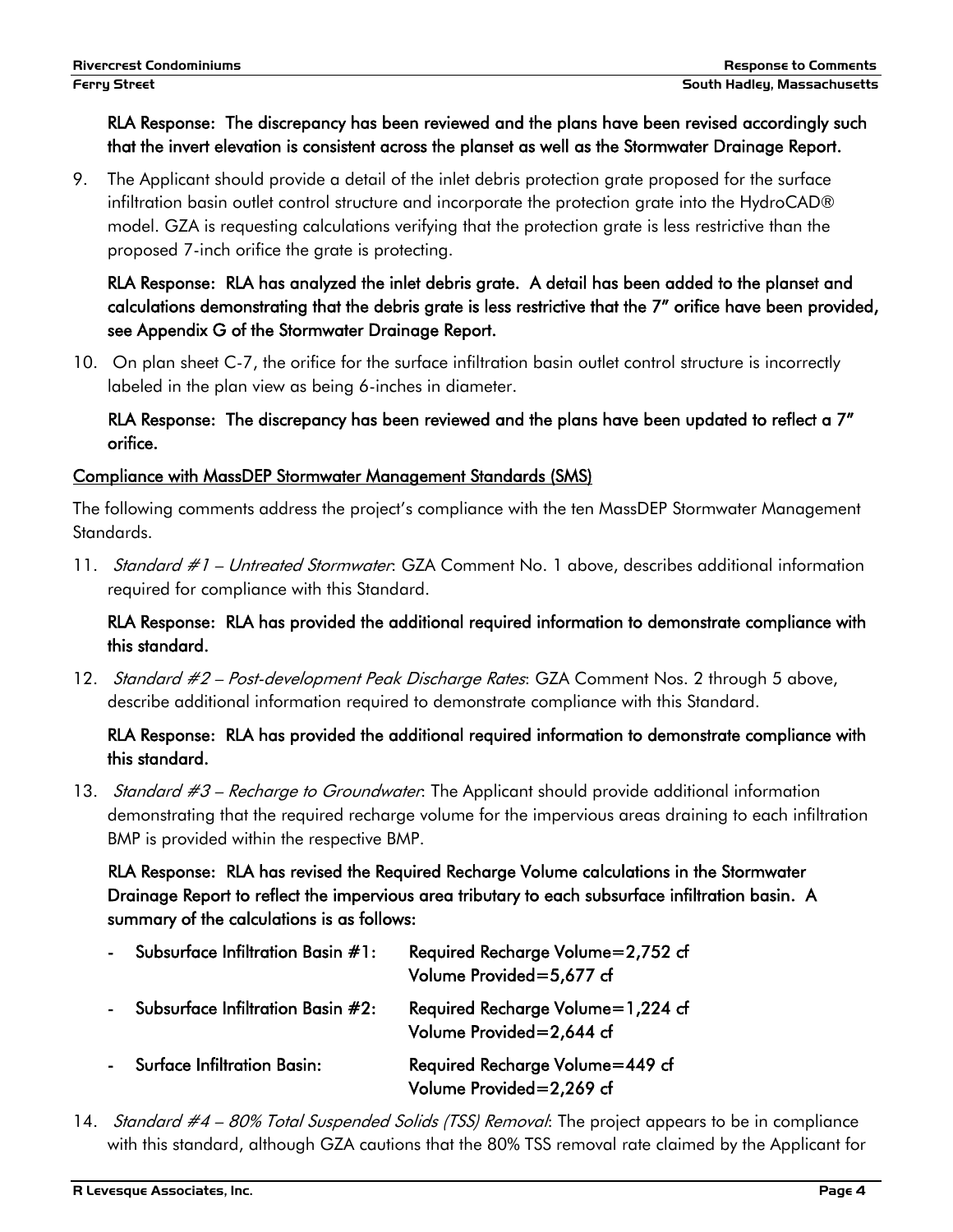the two proposed Proprietary BMPs is not sufficiently verified by the supplemental manufacturer's information provided in the report. A more conservative approach would be to assign the BMPs a removal rate of 25%, similar to the MassDEP approved rate for an oil/grit separator.

RLA Response: In order to provide TSS removal efficiency beyond the requirements of the MassDEP Stormwater Management Standards, RLA has incorporated a treatment train of deep sump hooded catch basins with proprietary sedimentation devices (Stormceptors) prior to runoff discharge into the subsurface infiltration basins. The proposed treatment train is anticipated to provide a removal efficiency greater than 44% which is the standard set by the MassDEP. However, in an effort to remain conservative, and still provide the 44% TSS pre-treatment efficiency, RLA has revised the TSS Removal worksheets such that the proprietary sedimentation devices are given a 25% TSS removal efficiency.

It should also be noted that in addition to the deep-sump hooded catch basin and proprietary sedimentation device treatment train process, "isolator rows" which are also a proprietary form of pretreatment have also been incorporated into the design of the subsurface systems. An "isolator row" consists of diverting the water quality rain event into the first row of the subsurface infiltration system. The first row is completely wrapped in a filter fabric and essentially acts as a filter for the first flush of runoff. Any storms greater than the water quality rain event are directed towards the remainder of the subsurface system. This feature was incorporated into the design to further enhance the water quality prior to discharge to the subsurface systems.

15. Standard #5 – Land Uses With Higher Potential Pollutant Loads (LUWHPPLs): This standard does not apply.

## RLA Response: No response necessary.

16. *Standard #6 – Protection of Critical Areas*: This standard does not apply.

## RLA Response: No response necessary.

17. Standard #7 – Redevelopment Projects: This standard does not apply.

## RLA Response: No response necessary.

18. Standard #8 – Erosion/Sediment Controls: The project appears to be in compliance with this standard.

## RLA Response: No response necessary.

19. Standard #9 – Operation/Maintenance Plan: The project appears to be in compliance with this standard.

## RLA Response: No response necessary.

20. Standard #10 – Illicit Discharges: The Applicant has indicated in the Stormwater Report Checklist that an Illicit Discharge Compliance Statement will be submitted prior to the discharge of any stormwater to post-construction BMPs; as such, the project appears to be in compliance with this standard.

## RLA Response: No response necessary.

# Additional Comments Relative to the "Essential Steps for Review of Stormwater Reports by Conservation Commissions"

21. The Stormwater Report Checklist has been stamped, signed, and dated by the registered professional engineer.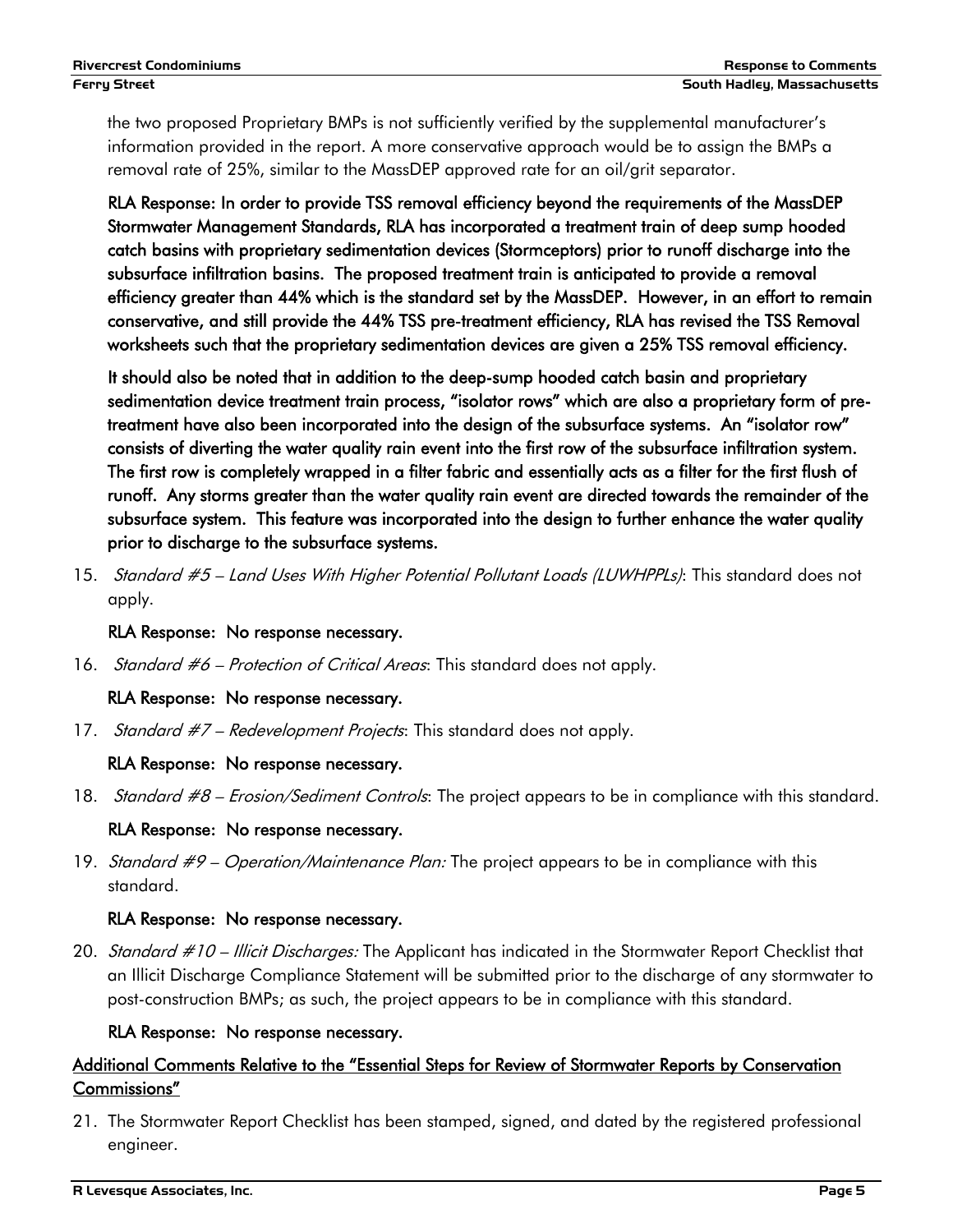### RLA Response: No response necessary.

22. The project Stormwater Report appears to include plans depicting the catchment areas of all contributing drainages areas for existing and proposed conditions.

## RLA Response: No response necessary.

23. A soil evaluation has been conducted and submitted.

### RLA Response: No response necessary.

24. There is a clear and basic summary for selection of the method for hydrologic calculations, and summaries provided for individual subcatchment calculations under both existing and proposed conditions for the 2, 10, & 100 year storms.

#### RLA Response: No response necessary.

25. There is not a detailed alternatives analysis for consideration of Environmentally Sensitive Site Design & Low Impact Development. The Applicant should provide this information for review.

# RLA Response: A detailed alternatives analysis was prepared as part of the Notice of Intent submission. The alternatives analysis has been incorporated into the Stormwater Drainage Report.

26. The project as proposed will not discharge stormwater from a LUWHPPL as defined by the SMS.

#### RLA Response: No response necessary.

27. The project is not proposed to discharge near or to a Critical Area as defined by the SMS.

## RLA Response: No response necessary.

## Additional Comments Relative to the Town of South Hadley Stormwater Bylaw

28. The Applicant should provide a description of provisions for project phasing.

RLA Response: The phasing of the project will be such that the roadway and stormwater management system shall be constructed first, prior to any units being built. Thereafter, the units will be built as they are sold. Upon completion of site clearing activities, any exposed soil areas shall be stabilized with temporary seeding until the units are built and final grading completed. A construction sequence outline has been included on sheet C-4.

29. The Applicant should provide a description of construction waste materials expected to be stored on site.

RLA Response: Construction materials will be collected in dumpster containers as the units are constructed. Containers will be removed and materials properly disposed of by a professional waste collection company.